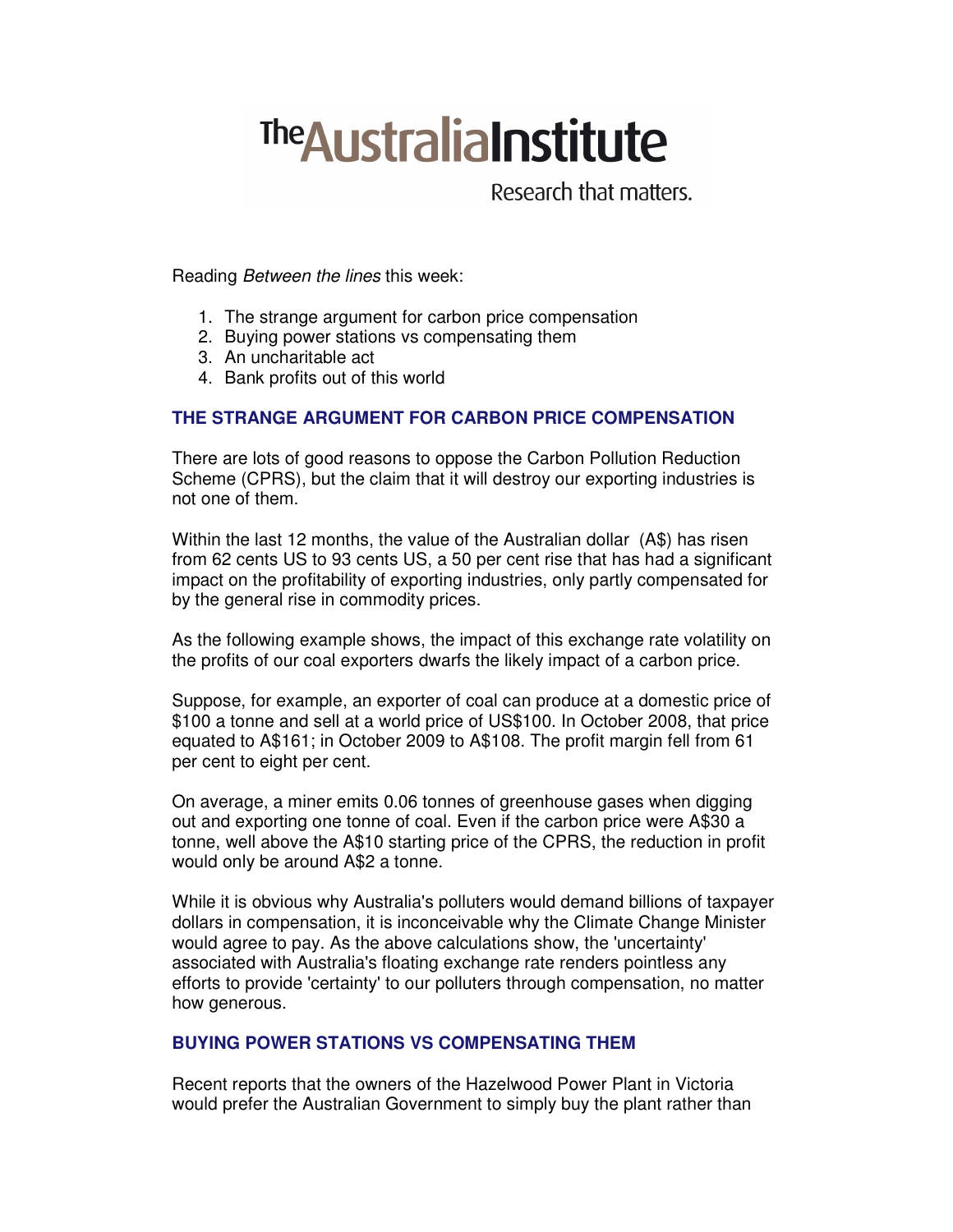subsidise its continued operation under the CPRS raises some interesting questions.

If the sale were to go ahead, it would allow the government to gradually mothball the brown-coal power station and dramatically cut pollution. This one purchase could make an enormous contribution to Australia's efforts to reduce carbon dioxide emissions as Hazelwood is responsible for around 18 million tonnes of carbon dioxide a year.

One of the few uncertainties about this plan is the total amount of emissions avoided over time due to uncertainty about the plant's life expectancy. When the current owners bought Hazelwood in 1996, it had an expected life of 40 years. This suggests that another 27 years is certainly likely.

Significantly, the Treasury modelling that underpins the CPRS suggests that no brown- or black-coal-fired power stations will be forced to close down until at least 2035.

If we assume that the government could buy Hazelwood for \$2 billion and therefore avoid 15 years of pollution, it would effectively be buying back carbon at a cost of \$11 a tonne. If the station were expected to pollute for another 25 years, the cost of each tonne would fall to \$6.72. Even under the assumption of a very short remaining lifespan of 10 years, the cost per tonne is well below the projected carbon price of \$20 to \$25 associated with the CPRS.

Of course, something would have to replace the electricity from Hazelwood. Electricity from gas-fired power stations is the obvious short-term replacement.

While the proposal to mothball Hazelwood is a good one, it is important to remember that under the proposed CPRS, closing down one polluter under a fixed emissions cap merely allows other polluters to increase their emissions. The CPRS provides for a maximum level of carbon emissions but it also provides for a minimum level of carbon emissions. Hence the purchase of Hazelwood would only be worthwhile if the government also:

- modifies the CPRS to reduce the target emissions by the equivalent of Hazelwood
- bans the construction of new coal-fired power stations.

The possibility of purchasing Hazelwood demonstrates that the claim of the CPRS to provide 'least cost abatement' needs to be subject to much greater scrutiny.

#### **AN UNCHARITABLE ACT**

Labor's election promise to support and engage with non-government organisations (NGOs) and to encourage their involvement in public debate has, to some extent, been met. For example, the Rudd Government has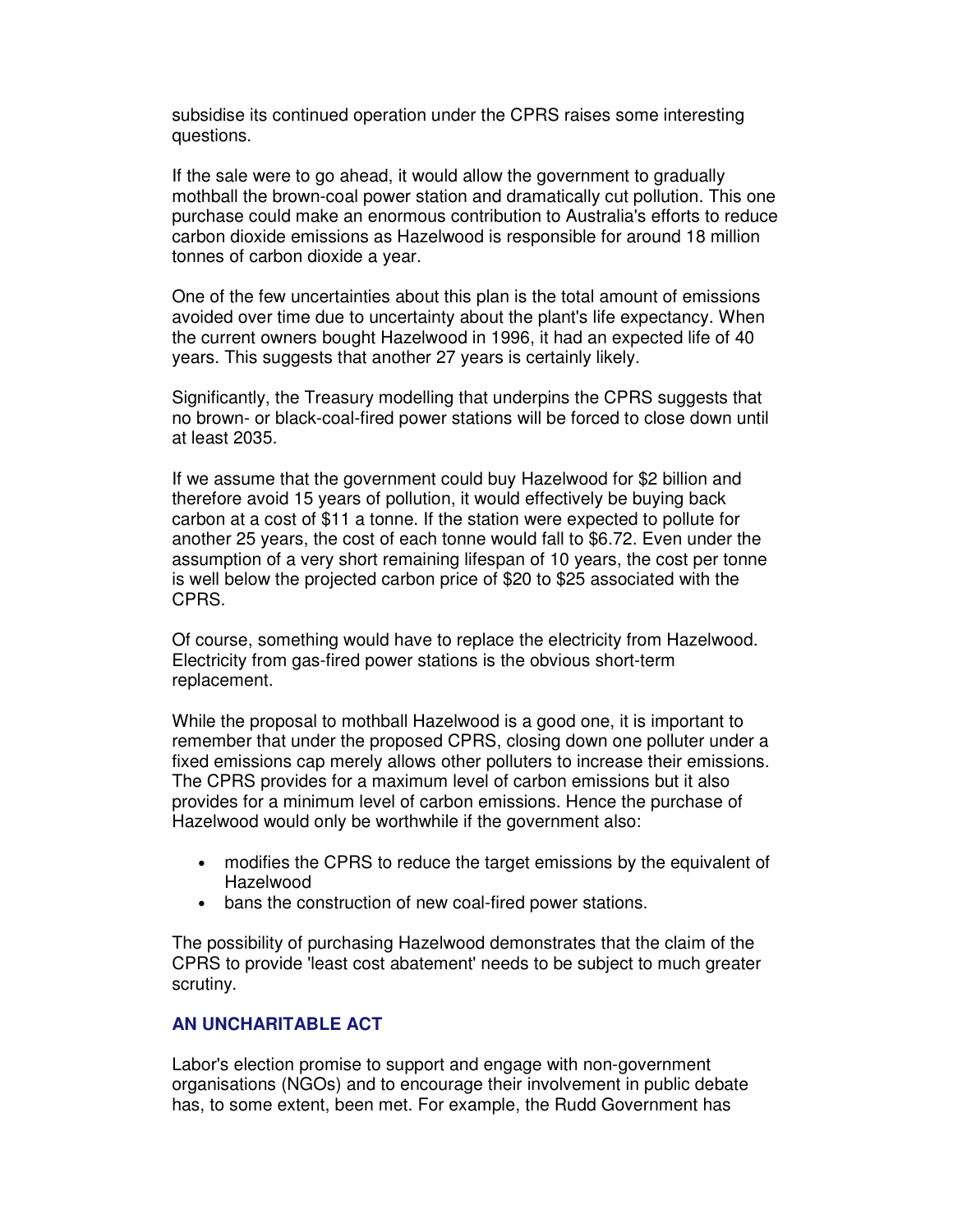removed the controversial gag clauses that existed in numerous contracts between the government and NGOs.

However, a recent ruling by the Federal Court of Australia has drawn attention to an issue that is yet to be addressed: what constitutes a charitable activity?

In September, the Federal Court ruled that AID/WATCH is not a charity. AID/WATCH is an NGO that monitors Australia's aid program and, in so doing, it has a clear charitable purpose, which is to assist in the alleviation of poverty in the developing world. While the Court recognised this to be the case, it nonetheless ruled that the means through which AID/WATCH seeks to achieve this goal are political, and hence that it is ineligible for charitable status.

The difficulty the Court had with classifying AID/WATCH as a charity is that its work includes attempts to influence government policy. AID/WATCH seeks to make Australia's aid program more efficient, fairer and more effective through research and media campaigns. It is because of this that the Court ruled that AID/WATCH has a dominant, non-charitable political purpose, even though these activities have the ultimate objective of alleviating poverty.

For AID/WATCH, the loss of its charitable status is likely to be significant. However, this ruling also has implications beyond AID/WATCH and may affect the NGO sector more broadly. In particular, organisations are likely to scale back their advocacy work if they are concerned that their charitable status is under threat. As such, this ruling may result in the silencing of NGOs, exactly what the Rudd Government has said should not occur.

If the Rudd Government is serious about supporting organisations like AID/WATCH, it must act on the recent draft recommendations of the Productivity Commission and direct its attention to developing a new Charities Act, one that reflects how modern charitable work is performed.

#### **BANK PROFITS OUT OF THIS WORLD**

How much graphic design can you buy for \$15 million? Not much, if you're ANZ, which has reportedly spent that amount on a new logo rollout. ANZ CEO Mike Smith said that the new logo 'reflects ANZ today and our commitment to continue to change the way we do things by understanding what is going on in our customers' world and making banking more convenient and less complex'. The process of research and consultation to come up with the new logo took 18 months. ANZ's new slogan—'we live in your world'—has apparently been chosen with no sense of irony.

Some might suggest ANZ is indeed on another planet if it can afford to spend \$15 million on such an exercise in futility. Indeed, ANZ enjoys a position of extreme privilege in a banking market that is growing ever less competitive. The profit of the big four banks prior to the global financial crisis was \$23.6 billion before tax, or more than two per cent of gross domestic product. Since then, it has dropped to a paltry \$19.6 billion, showing what a tough time